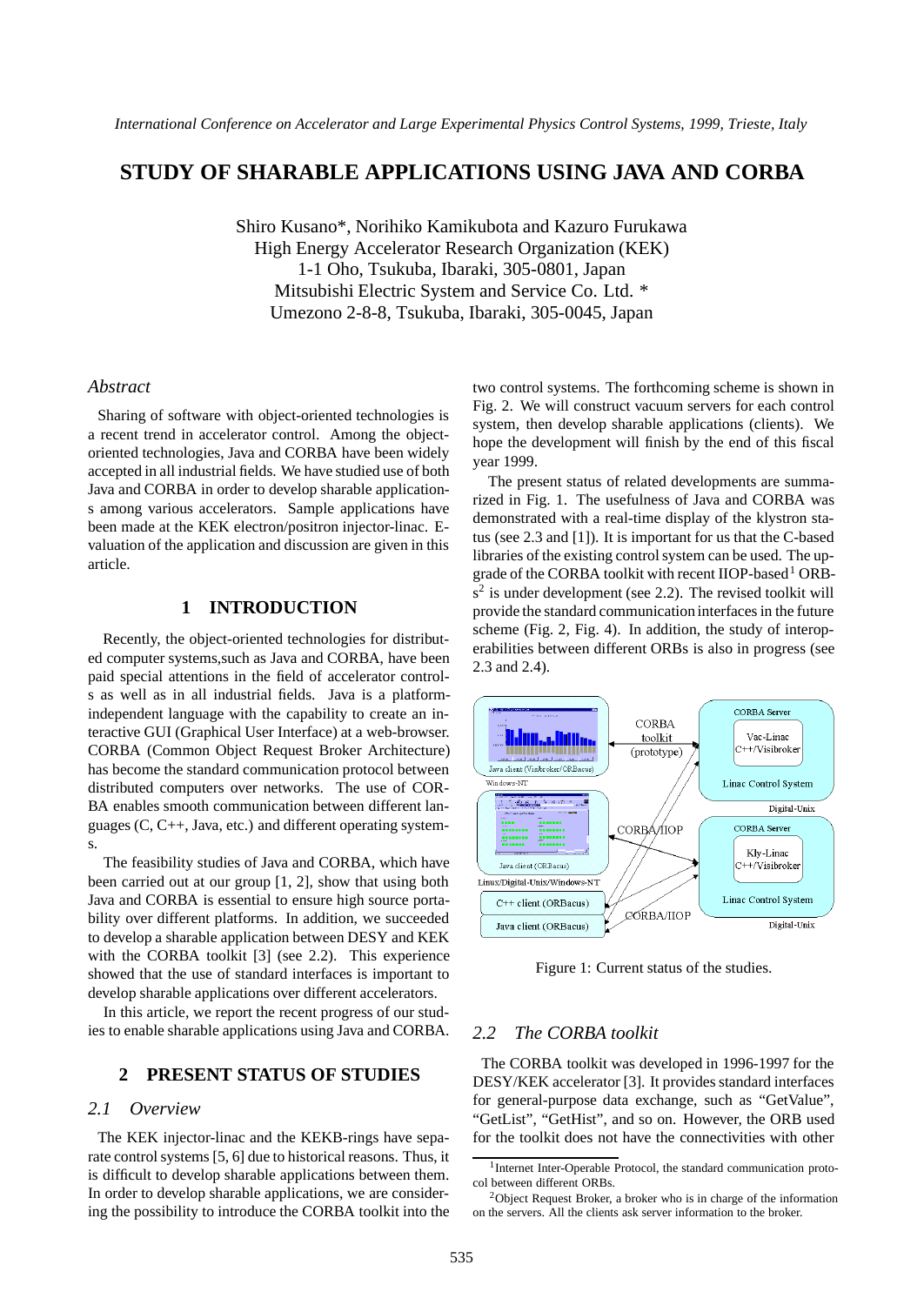

Figure 2: Forthcoming scheme of the studies.

IIOP-based ORBs. Moreover, we have received almost no update from the provider of the ORB over recent years.

We decided to introduce IIOP-based ORBs in order to develop a revised version of the toolkit. We selected Visi-Broker [4] as a new ORB, however, the availabilities with free ORBs (ORBacus, Fnorb, etc.) are also in consideration. The revised toolkit will have the same interfaces as before. In addition, it will allow to use Java and Python as client-side languages.

A Java applet, which gives a status display of vacuum, and a C++ server are under development at the KEK Linac. They use a prototype of the revised CORBA toolkit (Fig. 1). The basic communications have already been successful, but it will take another couple of months to complete the full development of the toolkit.

#### *2.3 Java and CORBA feasibility studies*

We have studied the feasibility of applications which use both Java and CORBA. If an application is written in Java and communicate with the CORBA protocol, it is expected to work on any platform with the same source.

First, we developed a real-time display of klystron status at the KEK Linac (Fig. 1 and [1]). The application, which acts as a CORBA client, was developed as a Java applet. The CORBA server was written in C++, with the C-based libraries of the Linac control system. The Java applet was available on four different platforms [1], which implies high source portability of the Java language.

As a next step, we introduce a free IIOP-based ORB (ORBacus). Free ORBs are important for us, since they are expected to suppress the total cost. A Java application and a C++ client were developed with ORBacus in order to inspect the interoperability between different ORBs (Fig. 1). The result was successful.

#### *2.4 Other studies*

The use of CORBA at a communication layer enables us to introduce languages other than Java and C++. We are interested in Python, a script language with graphic features, as a client-side language. Actually Python is a standard language of the KEKB-ring control system, and several numbers of Python applications have been already developed [6].

We introduced Fnorb, a free CORBA ORB for Python, to the KEKB-ring control system. A communication test was carried out between a Python client at the KEKB-ring and a C++ server at the linac. The result with a simple interface (a "Hello" server) was successful.

We will continue the studies to include more complicated interfaces, since we want to introduce Python clients in our scheme for sharable applications (see 3.2).

## **3 DISCUSSION**

#### *3.1 How to bind to a specific server*

One of the practical problems during the development is that the interface names of servers are always the same with the toolkit. In order to identify a specific server, two methods are possible:

(1) Use a string-type (stringified) object reference

The common rule to convert an object reference to a string is described in the CORBA specification. Fig. 3 shows an example of using a stringified object reference. The server writes the stringified object reference in a file. Though the client and the server are based on different ORBs, the client can get the object reference of the server by reading the file.

(2) Use CORBA Naming Service

Use of the CORBA Naming Service seems to be very suitable, however we are not sure how to identify interfaces with same names by Naming Service.

Among the above methods, we have used the first method in the present development. This is not an elegant way since it required a common file, but a safe solution at an early phase.

# *3.2 Future plan*

The goal of our studies is as simple as shown in Fig. 4. The KEK linac and the KEKB-ring will prepare the COR-BA servers for each device. The communication interfaces are given by the new CORBA toolkit based on IIOP-based ORBs. The applications developed for one control system can be sharable with another one, since they use common interfaces provided by the toolkit.

Most of the ORBs in the scheme are free software, thus the total cost of the ORBs is negligible. An application can be prepared with Java (normally as a Java applet), but some of them may be written in Python as well as in C++.

#### **4 CONCLUSION**

We developed two Java applets, which show status displays of the klystrons and the vacuum system, and C++ servers of the KEK Linac. In the examples, the Java applets